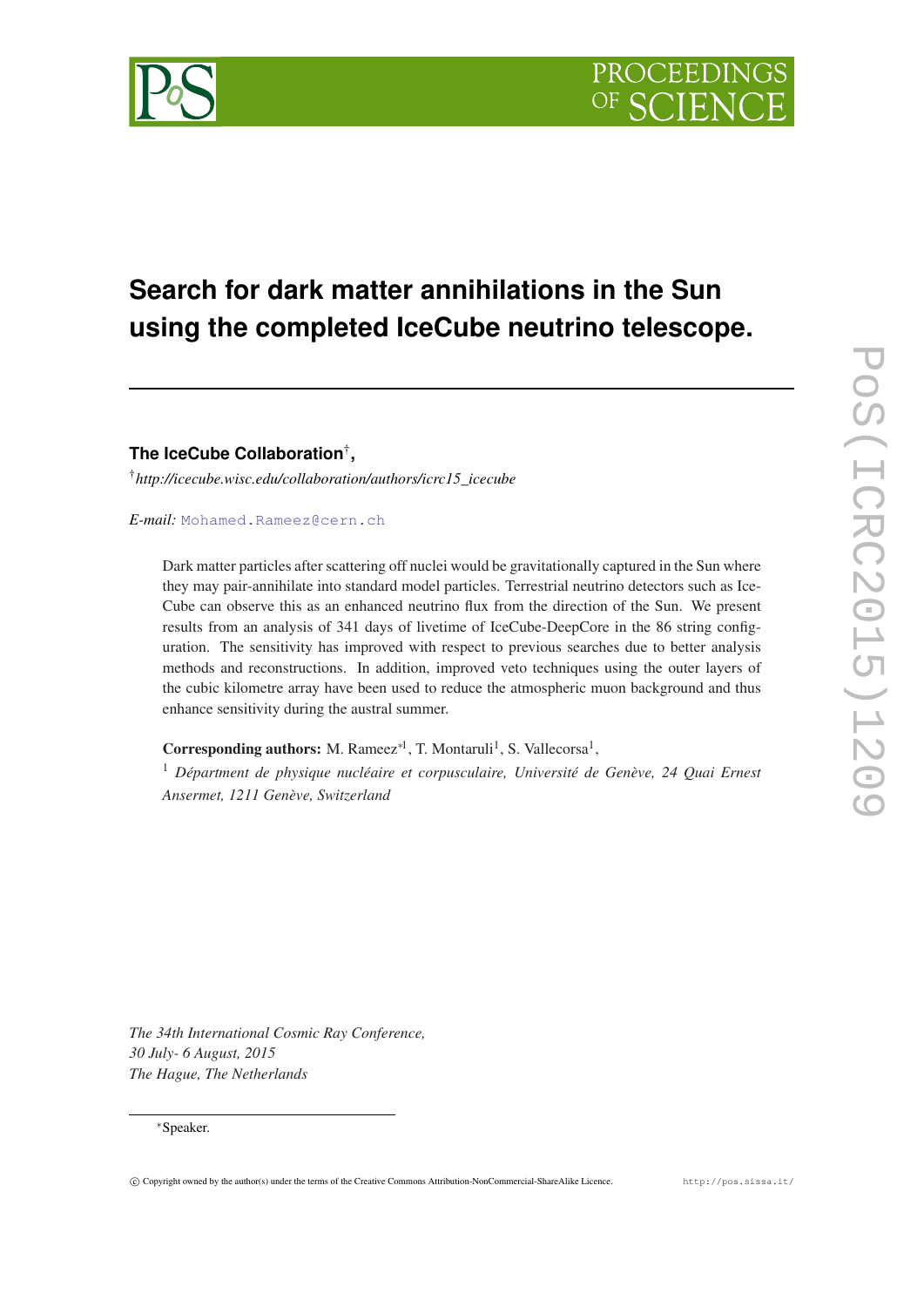# 1. Introduction

Astrophysical observations provide strong evidence for the existence of dark matter(DM). However the nature of DM is unknown. An interesting and experimentally accessible candidate is the so called 'Weakly Interacting Massive Particle (WIMP)'(see [[1](#page-6-0)] for a comprehensive review) - expected to exist in the mass range of a few GeVs to a few TeVs. If DM consists of WIMPs, they will be gravitationally captured by the Sun [[2](#page-6-0)], where they may pair-annihilate into standard model particles, including neutrinos. Given enough time, the capture and annihilation processes would reach equilibrium [[3](#page-6-0)] and on average only as many WIMPs annihilate as are captured per unit time. This DM-generated neutrino flux may be detected at terrestrial neutrino detectors such as IceCube. As the region at the centre of the Sun where most of the annihilations will occur is very small, the search is equivalent to looking for a point-like source of neutrinos. However, neutrinos above 1 TeV have interaction lengths significantly smaller than the radius of the Sun and are mostly absorbed. As a result all the signal is expected in the range of a few GeVs to ∼1 TeV, making this a very low energy point-source search for IceCube. The energies are nevertheless high enough that such neutrinos can never be made by nuclear fusion processes in the Sun.

# 2. The Detector

IceCube is a cubic-kilometer neutrino detector installed in the ice at the geographic South Pole [[8](#page-6-0)] between depths of 1450 m and 2450 m. Detector construction started in 2005 and finished in 2010. Neutrino reconstruction relies on the optical detection of Cherenkov radiation emitted by secondary particles produced in neutrino interactions in the surrounding ice or the nearby bedrock. At the center of the array, there are 8 more densely instrumented strings containing Digital Optical Modules (DOMs) with higher quantum efficiency photomultiplier tubes, optimized for lower energies. Along with 7 adjacent standard strings, these are defined as the DeepCore sub-array for the purpose of this analysis.

### 3. Event Selection

Neutrino flux predictions at Earth from WIMP annihilations in the Sun have been widely studied, for example in Ref [\[4\]](#page-6-0). We use the flux predictions from DarkSuSy [[5\]](#page-6-0) and WimpSim [[4](#page-6-0)] to simulate signals for the IceCube detector according to specific annihilation scenarios. The energy range of the expected signal (a few TeV at maximum) and the properties of IceCube at these energies dictate the event selection strategies. While the principal IceCube array has an energy threshold of ∼100 GeV, the more densely instrumented DeepCore infill array has an energy threshold of ∼10 GeV. This means that for WIMP masses < 200 GeV, which produce signal neutrinos mostly with energies below the IceCube threshold, only DeepCore[\[6](#page-6-0)] will contribute significantly towards the effective volume. However, for higher WIMP masses where a significant fraction of the resultant neutrinos are above the IceCube threshold, the full effective volume of IceCube comes into play. For optimizing the event selections for the analysis and setting upper limits, we consider two scenarios: WIMPs annihilating completely into *W*+*W*−, a 'hard' channel with emission peaked at neutrino energies close to the WIMP mass, and WIMPs annihilating completely into  $b\bar{b}$ , a 'soft'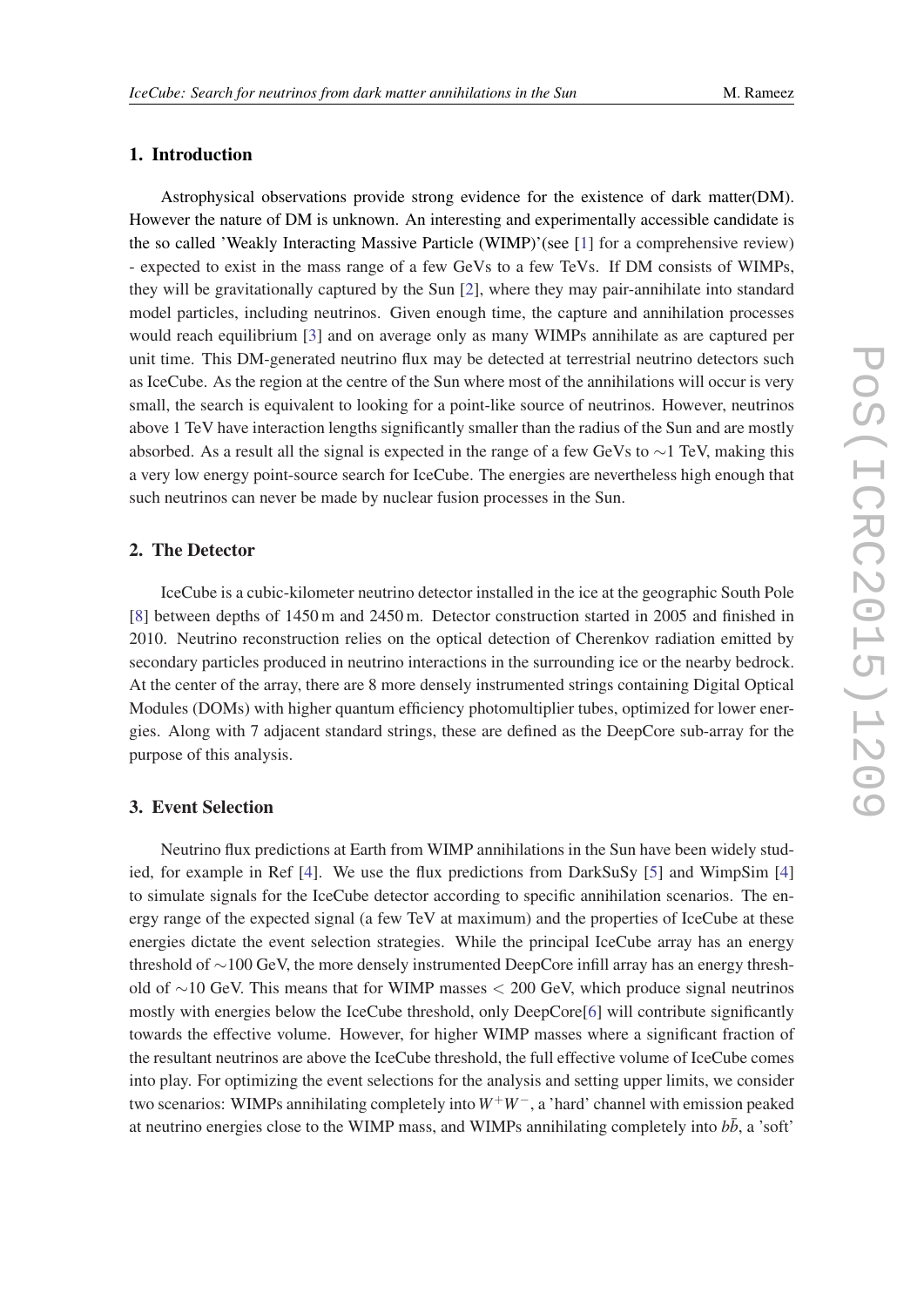

<span id="page-2-0"></span>

Figure 1: The three event selection strategies for the solar WIMP analysis. Most of the sensitivity for neutrino signals below 100 GeV comes from the DeepCore (DC) dominated low energy samples(2 and 3). During the austral summer (when the Sun is a source of downgoing neutrinos), the very large muon background forces us to use the outer detector as a Veto (see Fig. [2\)](#page-3-0) and consequently there is only a DeepCore dominated-low energy sample (3). This approach is similar to that of earlier IceCube analyses such as [[7\]](#page-6-0).

channel with emission peaked at neutrino energies of a few GeV. Since IceCube acceptance is very energy dependent, cuts have to be optimized for the spectral composition of the expected signal flux. For WIMP masses below 80.4 GeV, we also consider a WIMP annihilating into  $\tau\bar{\tau}$ , since annihilations to  $W^+W^-$  are no longer kinematically allowed.

Within IceCube, a standard set of filters are used to pre-select signal-like muon events and reduce the rate of the dominant atmospheric background. This analysis starts with a stream of data from three of these filters, a low-energy DeepCore filter and two filters selecting muon-like events that point upwards; one favouring short low energy tracks and another that favours bright throughgoing tracks. After these filters the data rate is ∼ 100 Hz. From this point onwards, data are treated differently depending upon whether they fall in the austral winter or summer.

During the austral winter, when the Sun is below the horizon, the signal consists of upgoing neutrinos. The background is dominantly made up of downgoing atmospheric muons falsely reconstructed as upgoing. Reconstructed event properties quantifying topology, track length, reconstruction quality etc are used to reject background such as very high energy events or vertical events which obviously cannot come from the Sun and reduce the data to  $\sim$  2 Hz. At this point, a likelihood reconstruction with a prior based on the zenith distribution, which takes into account that the majority of the tracks are downgoing atmospheric muons, is performed to identify and remove falsely reconstructed downgoing events. Depending upon the location of the majority of detected Cherenkov photons (whether within IceCube (1) or within DeepCore (2)), events are split into two streams (see Fig 1). Subsequently, separate instances of a multivariate classification algorithm, known as Boosted Decision Tree (BDT), are used to select signal-like events from both these streams. The BDT of the IceCube dominated sample (1) is optimized for events from a 1 TeV WIMP annihilating into the hard *W*+*W*<sup>−</sup> channel while the DeepCore dominated sample (2) is optimized for events from 100 GeV and 50 GeV WIMPs annihilating into  $W^+W^-$ ,  $b\bar{b}$  and  $\tau^+\tau^-$  channels. After the selection based on the BDT classifier, event rates of the two samples are  $\sim$  2.9 mHz and  $\sim$  0.34 mHz, respectively, consistent with expectations from a background that is dominated by atmospheric neutrinos.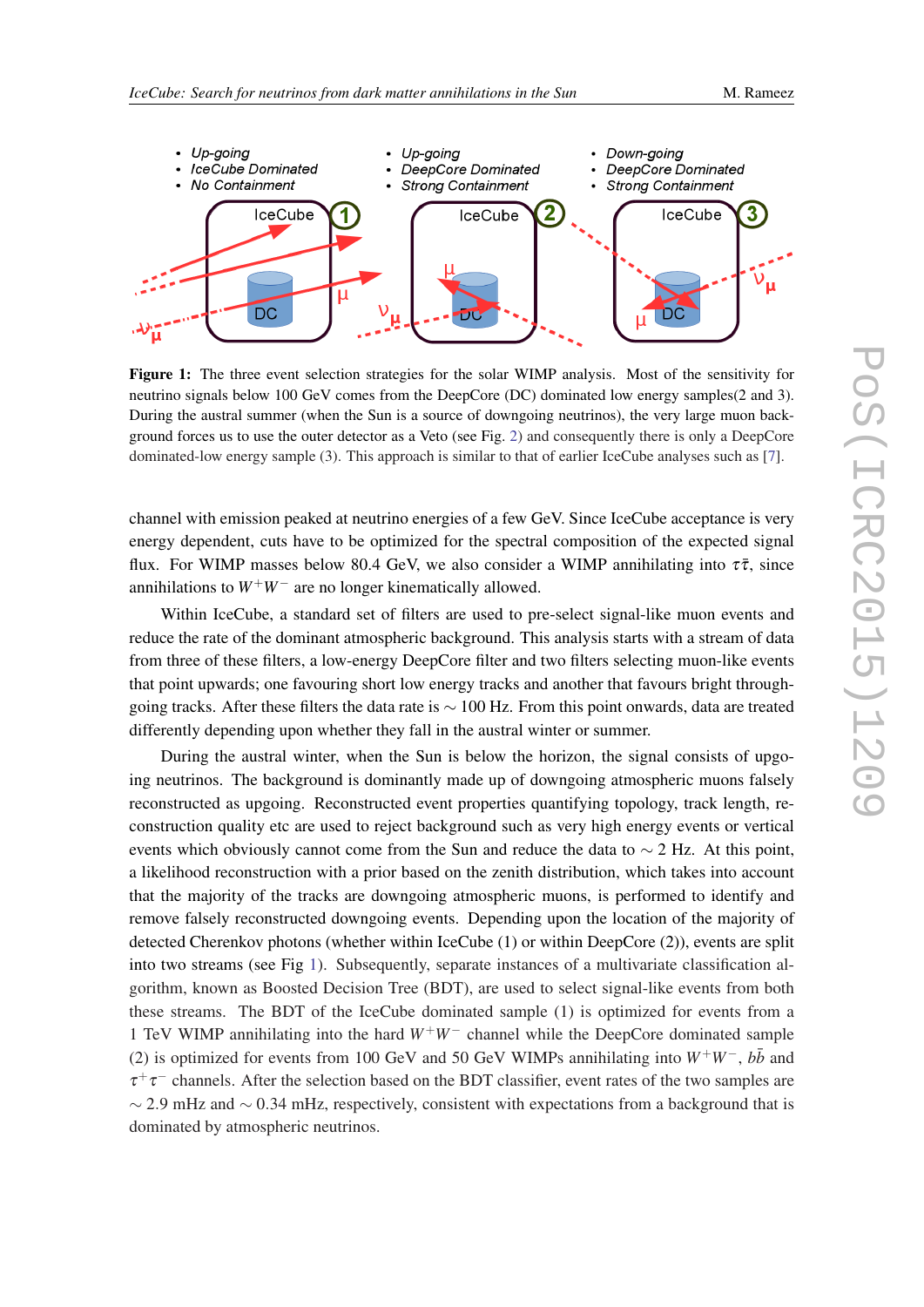

<span id="page-3-0"></span>

Figure 2: On the left and center: A schematic representation of the veto concept to reject atmospheric muon background and retain neutrinos during austral summer. Only events with their reconstructed vertex near DeepCore are selected. Subsequently, the photon detections within a cone of 40<sup>°</sup> half-angle at the vertex and aligned along the muon track are sorted into clusters based on whether they are within a specific 'Radius + Time (RT)' radius of each other. The size of the largest of these clusters of hits is reported. On the right: size of this cluster for signal (green) and background (red). Selecting events with cluster sizes  $\leq$  3 will keep more than 90% of signal while rejecting more than 90% of background of atmospheric muons.

During the austral summer (23rd September 2011 to 16th March 2012), the signal (downgoing) is overwhelmed by a background of downgoing atmospheric muons ( $\sim 10^6$  times higher in rate) in addition to the atmospheric neutrinos. A sample of DeepCore dominated downgoing tracks ((3) in Fig [1](#page-2-0)) can be isolated by using the outer laters of IceCube as a veto (see Fig. 2). This sample is again optimized using a BDT algorithm to select events expected from 100 GeV and 50 GeV WIMPs annihilating into  $W^+W^-, b\bar{b}$  and  $\tau^+\tau^-$  channels. After the BDT-based event selection the even rate is ∼ 0.24 mHz, consistent with the expected residual atmospheric neutrino and muon background.

Fig. [3](#page-4-0) summarizes final effective areas and angular resolutions of the three samples.

#### 4. Analysis method

The significance of a cluster of events in the direction of the Sun can be estimated using a modified version of the unbinned maximum likelihood ratio method described in Ref. [\[9\]](#page-6-0). Due to the very large point spread function of IceCube at these low neutrino energies, we model the spatial signal p.d.f of Ref. [[9\]](#page-6-0) as a Fisher-Bingham distribution from directional statistics [\[10](#page-6-0)].

For the fully contained events of the DeepCore dominated samples ((2) and (3) of Figure [1\)](#page-2-0), the energy of the neutrino can be estimated by summing the energy of the muon (obtained by reconstructing the starting and stopping vertex of the muon) and the hadronic cascade from the charged current interaction. Signal and background p.d.f.s are constructed from the signal simulation and datasets randomized in azimuth respectively. Energy weighting is added to the likelihood to enhance sensitivity. Thus the signal p.d.f. is given by:

$$
S_i(|\vec{x}_i - \vec{x}_{sun}(t_i)|, E_i, m_\chi, c_{ann}) = \mathcal{K}(|\vec{x}_i - \vec{x}_{sun}(t_i)|, \kappa_i) \times \mathcal{E}_{m_\chi, c_{ann}}(E_i),
$$
(4.1)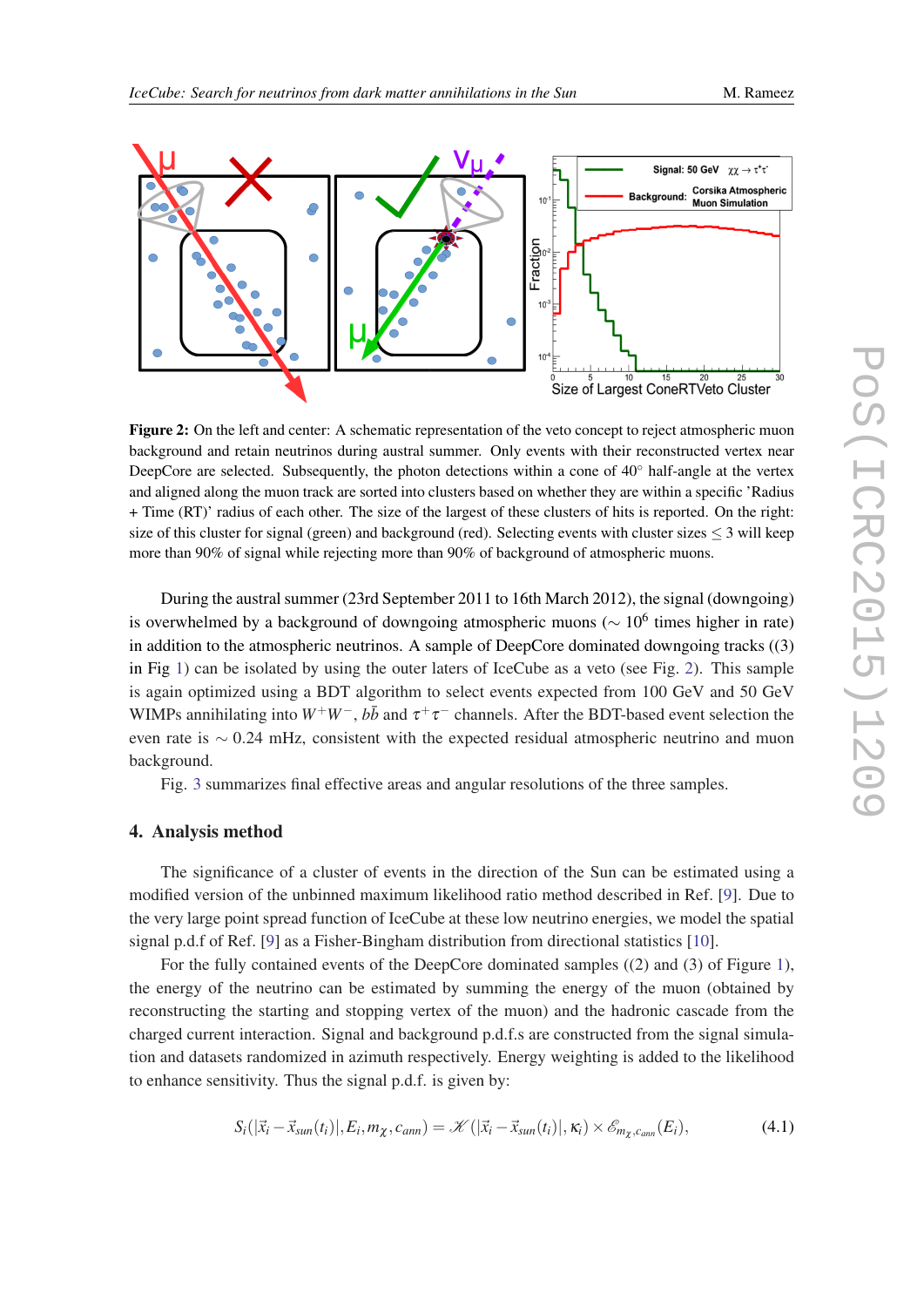<span id="page-4-0"></span>

Figure 3: Top Left:  $v_{\mu} + \bar{v}_{\mu}$  effective areas for the three different event selections. Bottom Left : Ratio of the  $\bar{v}_\mu$  and  $v_\mu$  effective areas, determined by the relative cross sections and inelasticities of  $\bar{v}_\mu$  and  $v_\mu$ . Right: The angular resolutions of the three samples at different energies, defined as the median of the angular separation between the incoming neutrino and the reconstructed muon.

where  $K$  stands for the spatial and  $\mathscr E$  for the spectral parts of the p.d.f. and  $m_\chi$  and  $c_{\text{ann}}$  stand for the mass and annihilation channel of the WIMP respectively.

$$
\mathcal{K}(|\vec{x}_i - \vec{x}_{sun}(t_i)|, \kappa_i) = \frac{\kappa_i e^{\kappa_i cos(\theta_{|\vec{x}_i - \vec{x}_{sun}(t_i)|})}}{2\pi(e^{\kappa_i} - e^{-\kappa_i})}
$$
(4.2)

where the concentration factor κ*<sup>i</sup>* of the monovariate Fisher-Bingham distribution is obtained from the likelihood based estimate of the angular resolution of the track reconstruction [[11\]](#page-6-0).

The backgroung p.d.f. is:

$$
\mathscr{B}_i(\vec{x}_i, E_i) = B(\delta_i) \times P(E_i | \phi_{atm}) \tag{4.3}
$$

where  $B(\delta_i)$  is the declination dependence and  $P(E|\phi_{atm})$  indicates the distribution of the energy estimater *E* of the data sample at analysis level which is consistent with expectations from atmospheric muon and neutrino fluxes and is denoted by φ*atm*.

The spatial p.d.f of the signal and the energy p.d.f of a specific signal and background are illustrated in Fig. [4](#page-5-0).

For a sample of *N* events consisting of  $n_s$  signal events from the Sun and  $N - n_s$  background events, the likelihood can then be written as:

$$
\mathcal{L}(n_s) = \prod_N \left( \frac{n_s}{N} S_i + (1 - \frac{n_s}{N}) \mathcal{B}_i \right)
$$
(4.4)

The best estimate for the number of signal events in the sample is obtained by maximizing the likelihood ratio as defined in Ref. [\[9\]](#page-6-0). The significance of the observation can be estimated without depending on Monte Carlo simulations by repeating the process on datasets scrambled in right ascension. As the three separate event selections have no events in common, they can be combined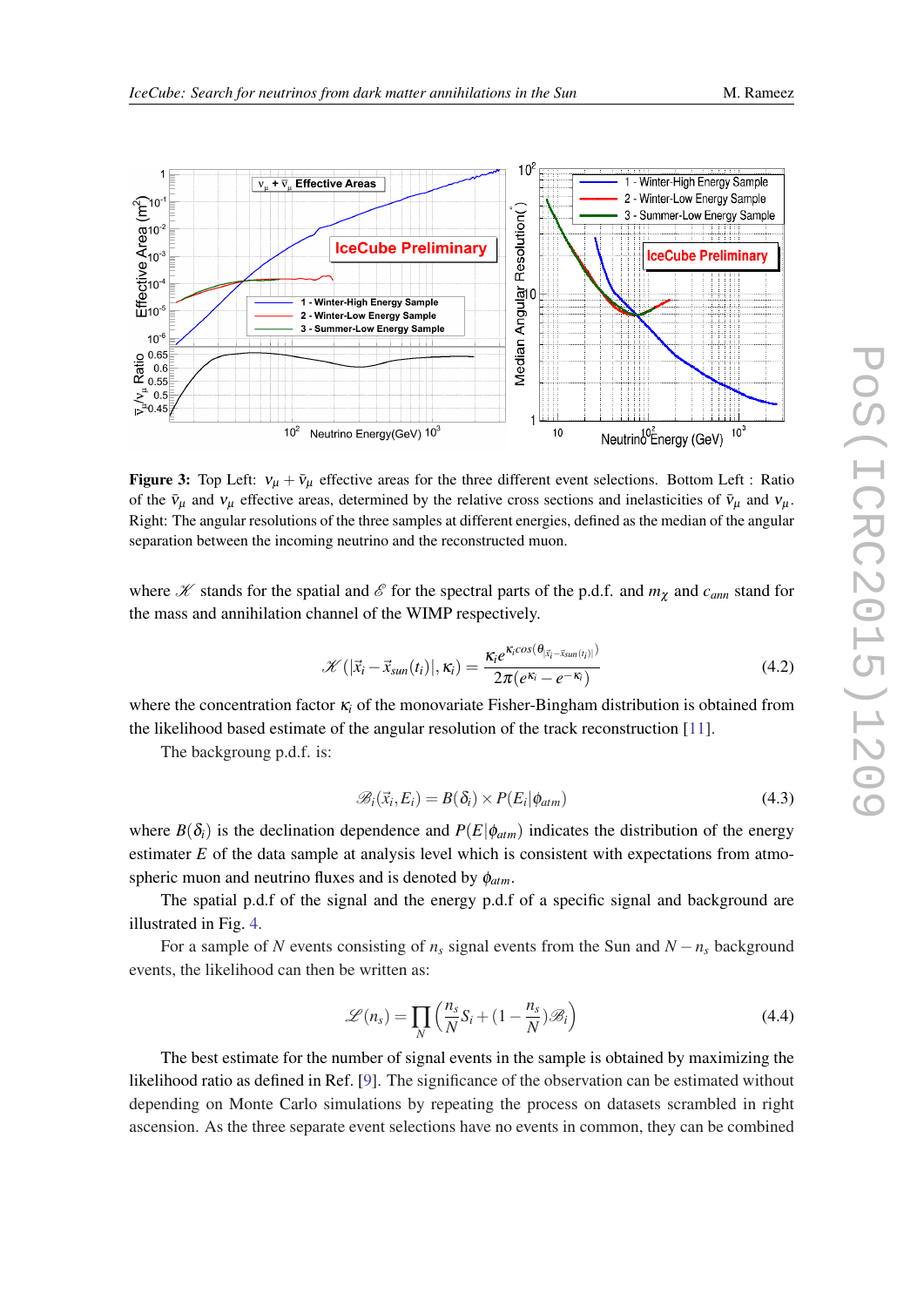<span id="page-5-0"></span>

Figure 4: Left: Distribution of the angle between the Monte Carlo neutrino and the reconstructed muon for Monte Carlo events in three different ranges of angular resolutions of the track reconstruction. The histograms denote the observed distribution from Monte Carlo while the smooth curves are the analytical predictions from the Fisher Bingham distribution. While a better description of the tails can improve the sensitivity of this search, the impact will be small due to the small fraction of events present. Right: Normalized distributions of the reconstructed energy observed in real data as well as in signal Monte Carlo for 50 GeV WIMPs annihilating into the  $\tau^+\tau^-$  channel. Both plots are for the Winter Low Energy selection.

statistically using the method described in [[12\]](#page-6-0). Confidence intervals on the number of signal events present within the sample are constructed using the method of Feldman and Cousins[[13\]](#page-6-0).

#### 5. Results and discussion

No significant excess was found in the direction of the Sun, allowing us to set stringent limits on the neutrino flux from the Sun in the GeV-TeV range. Assuming a local DM density of 0.3 GeV/cm<sup>3</sup>, a standard Maxwellian halo velocity distribution and the Standard Solar Model, this limit can also be interpreted as a limit on the WIMP-nucleon scattering cross section. For the spin dependent case, IceCube limits are the most competitive in the region above  $\sim 150$  GeV (Fig. [5\)](#page-6-0). Limits have improved by a factor of ∼30% to 60% w.r.t. the previous IceCube analysis [\[7\]](#page-6-0). The uncertainties on these limits due to uncertainties in velocity distributions of DM have been quantified in [[20\]](#page-7-0) and turn out not to be not greater than  $\sim$  50%. The study also concludes that these limits are conservative with regard to the possible existence of a dark-disk. A second independent solar wimp analysis carried out on the same data set has achieved a consistent level of sensitivity and is presented as separate contribution to ICRC[[14\]](#page-6-0).

Two more years of IceCube data are being analyzed using a similar approach and sensitivities are expected to improve further.

In specific supersymmetric models such as the MSSM [\[21](#page-7-0)] where the lightest stable state is the neutralino - a good WIMP candidate, these results can be used to constrain the parameter space of such models. More generally, the limits can be interpreted as limits on coupling strengths and mediator masses in certain Effective Field Theories(EFTs), parameter space of which can also be explored at collider searches [\[23,](#page-7-0) [24](#page-7-0)].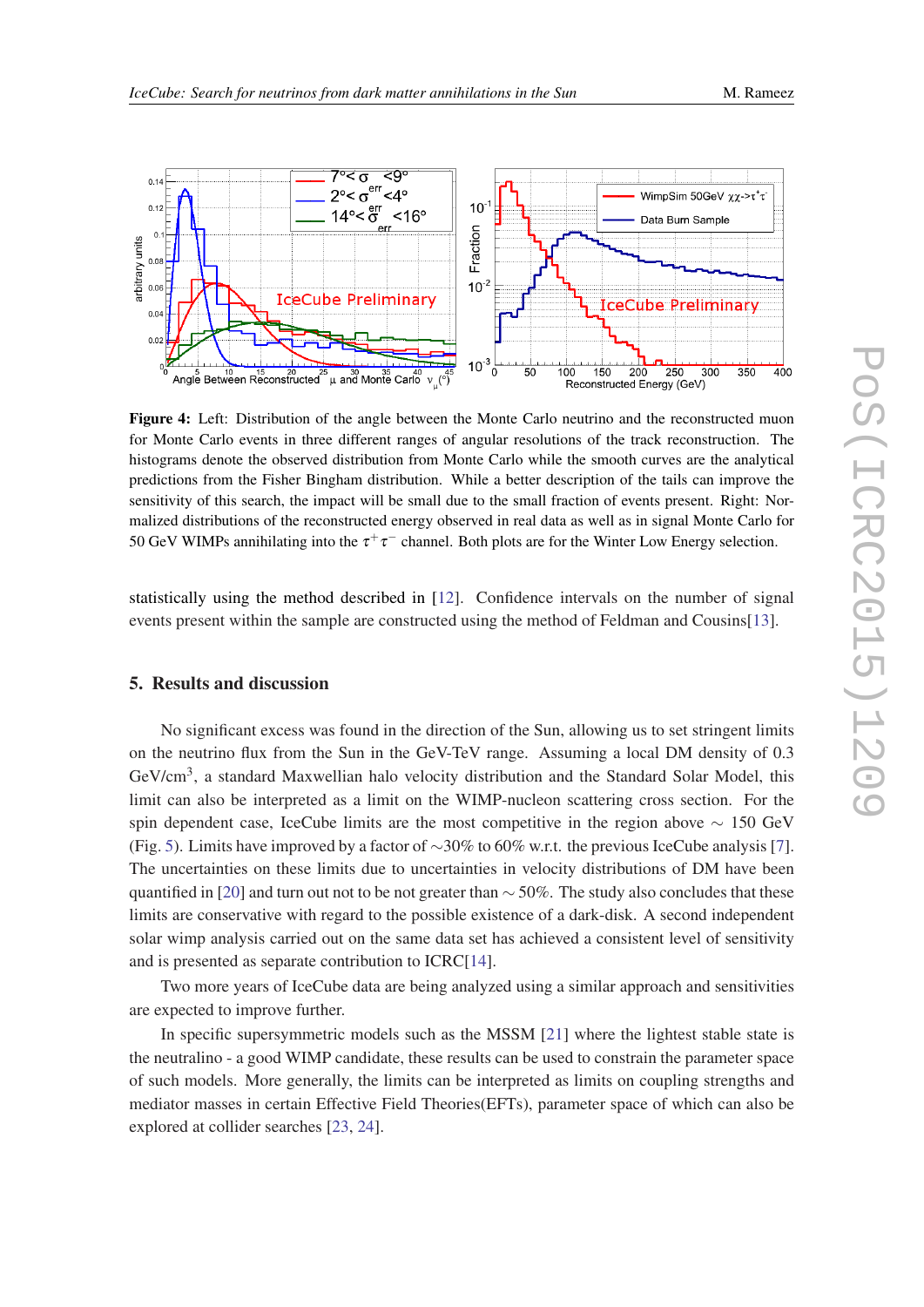

<span id="page-6-0"></span>

Figure 5: Limits on the spin dependent WIMP-Nucleon scattering cross section as a function of the WIMP mass, derived from this analysis and compared to other experiments' limits from [15, [18](#page-7-0), [19,](#page-7-0) [21](#page-7-0), [22](#page-7-0)]. The red band around the limit signifies systematic uncertainties.

# References

- [1] G. Bertone *et al*, Phys Rep., 405 (2005) p.279
- [2] A. Gould *et al*, 1987 ApJ, vol. 321, Oct. 1, 1987, p. 571-585.
- [3] G. Jungman *et al*, Phys.Rept. 267 (1996) 195-373
- [4] M. Blennow, J. Edsjö and T. Ohlsson, JCAP 01, 021 (2008)
- [5] P. Gondolo, J. Edsjö, P. Ullio, L. Bergström, M. Schelke and E.A. Baltz, JCAP 07, 008 (2004)
- [6] R. Abbasi *et al.*, [IceCube Coll.], Astropart. Phys. **35** (2012).
- [7] M. G. Aartsen *et al.* [IceCube Coll.], Phys. Rev. Lett. 110, 131302 (2013)
- [8] A. Achterberg *et al.* [IceCube Coll.], Astropart. Phys. 26 155. (2006)
- [9] J. Braun *et al*, Astropart.Phys. 29, 299-305 (2008).
- [10] J.T. Kent, J. Royal. Stat. Soc., 44 71-80 (1982)
- [11] T. Neunhoffer, Astropart.Phys. **25**, 220-225 (2006).
- [12] M. G. Aartsen *et al.* [IceCube Coll.], ApJ 796 (2014) 109.
- [13] G. Feldman and J. Cousins, Phys.Rev.D 57 3873-3889 (1998)
- [14] IceCube Coll., PoS (ICRC2015) 1099 these proceedings
- [15] M. M. Boliev *et al.* JCAP 09, 019 (2013)